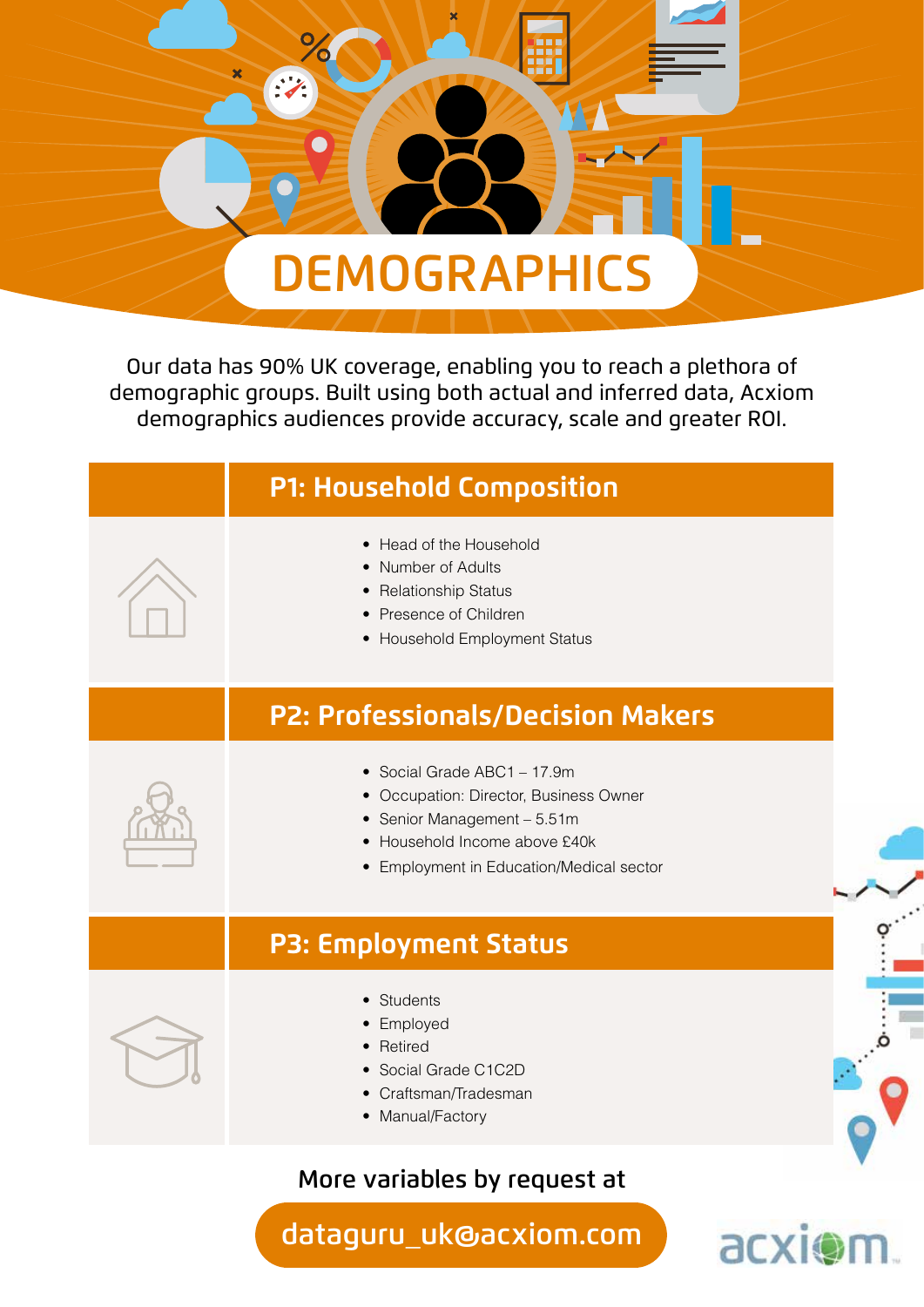

Tap into holiday makers, cruise takers and world travellers with our travel audiences. Built using both actual and inferred data, Acxiom travel audiences provide accuracy, scale and greater ROI.

| P4: European City Breaks & UK Travel                                                                                                                                              |  |
|-----------------------------------------------------------------------------------------------------------------------------------------------------------------------------------|--|
| • Travel Destination: Europe<br>• UK Staycations<br>• High Spenders on UK Holidays<br>• Above Average Spend on Travel<br>• Purchase Chanel: Online<br>• Bargain Hunters           |  |
| <b>P5: Bargain Hunters</b>                                                                                                                                                        |  |
| • Price comparison check<br>• Discount Seekers<br>• Purchase Channel: via Online<br>• Holiday Type - short breaks<br>• Average Spend on Travel/Holidays                           |  |
| <b>P6: World &amp; Abroad Travellers</b>                                                                                                                                          |  |
| • Above Average Spend on Travel<br>• High Spenders on Holidays Abroad<br>• Travel Destination: USA<br>• Leisure Travel to Rest of the World<br>• Purchase Chanel: Online or Agent |  |

#### More variables available by request via

dataguru\_uk@acxiom.com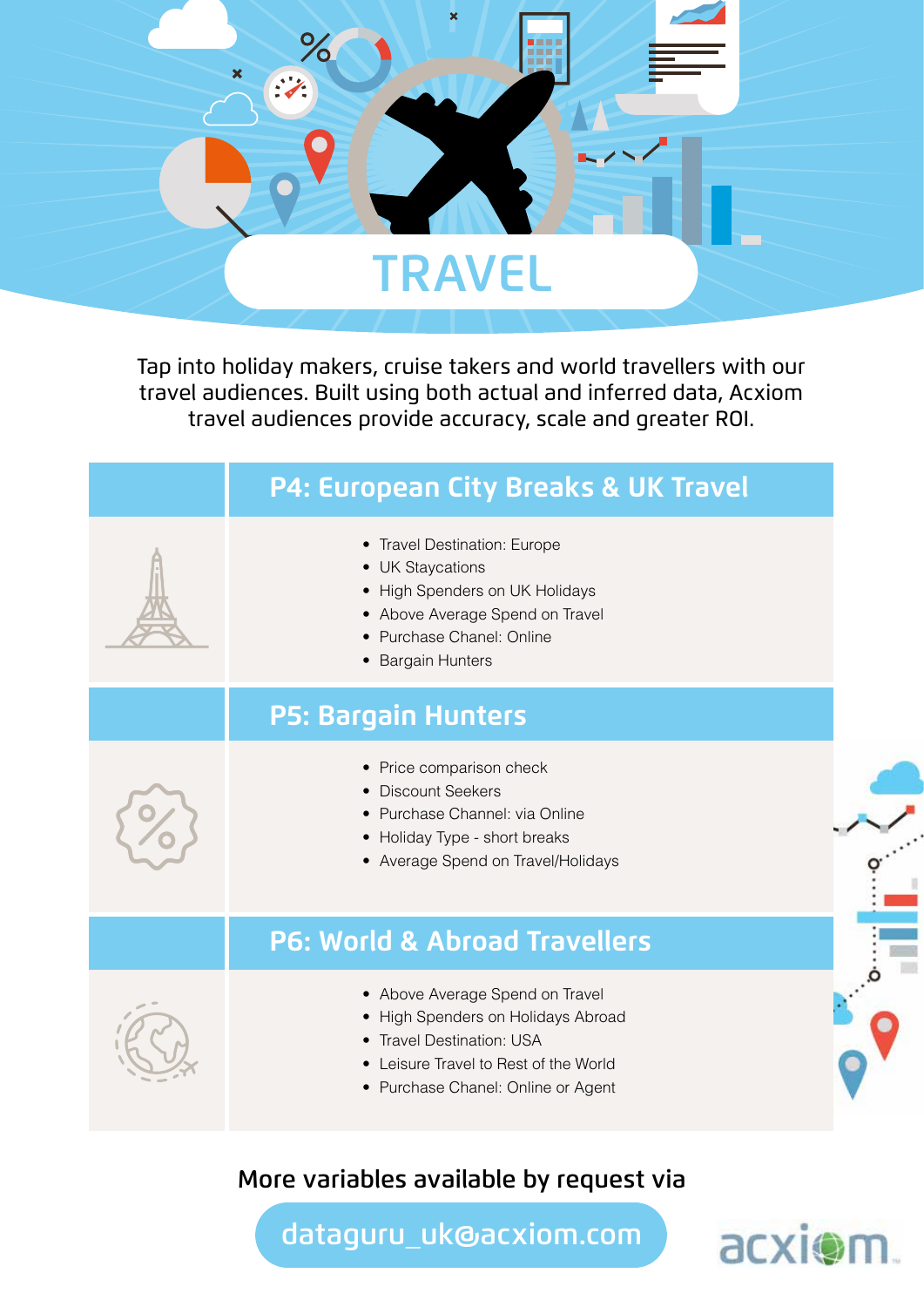

Acxiom data can help you reach the most appropriate car buying audiences, that are built using both actual and inferred data. Acxiom audiences provide accuracy, scale and greater ROI.

| <b>P7: First Time Car Buyers</b>                                                                                                                                                                             |
|--------------------------------------------------------------------------------------------------------------------------------------------------------------------------------------------------------------|
| • Young Adults in the Household (age between 18 and 34)<br>• Drivers<br>• No Car in the Household<br>• Tendency to Buy Used/New Car<br>• In-Market for a car                                                 |
| <b>P8: Family Car Buyers</b>                                                                                                                                                                                 |
| • Current Car Age: 4-6 years, 7 plus years<br>• Current Car Estimated Annual Mileage above 10k miles<br>• Family Car Owners (Minivans, Lower & Upper<br>Medium Cars)<br>• Children Presence in the Household |
| P9: Custom Prospect Buyers                                                                                                                                                                                   |
| • Tailored package that is built using specific car<br>make models<br>• Current car older than 4 years<br>• Fuel Type<br>• High Spend on Car Maintenance & Fuel<br>• Tendency to Buy New or Used car         |

# More variables available by request via

dataguru\_uk@acxiom.com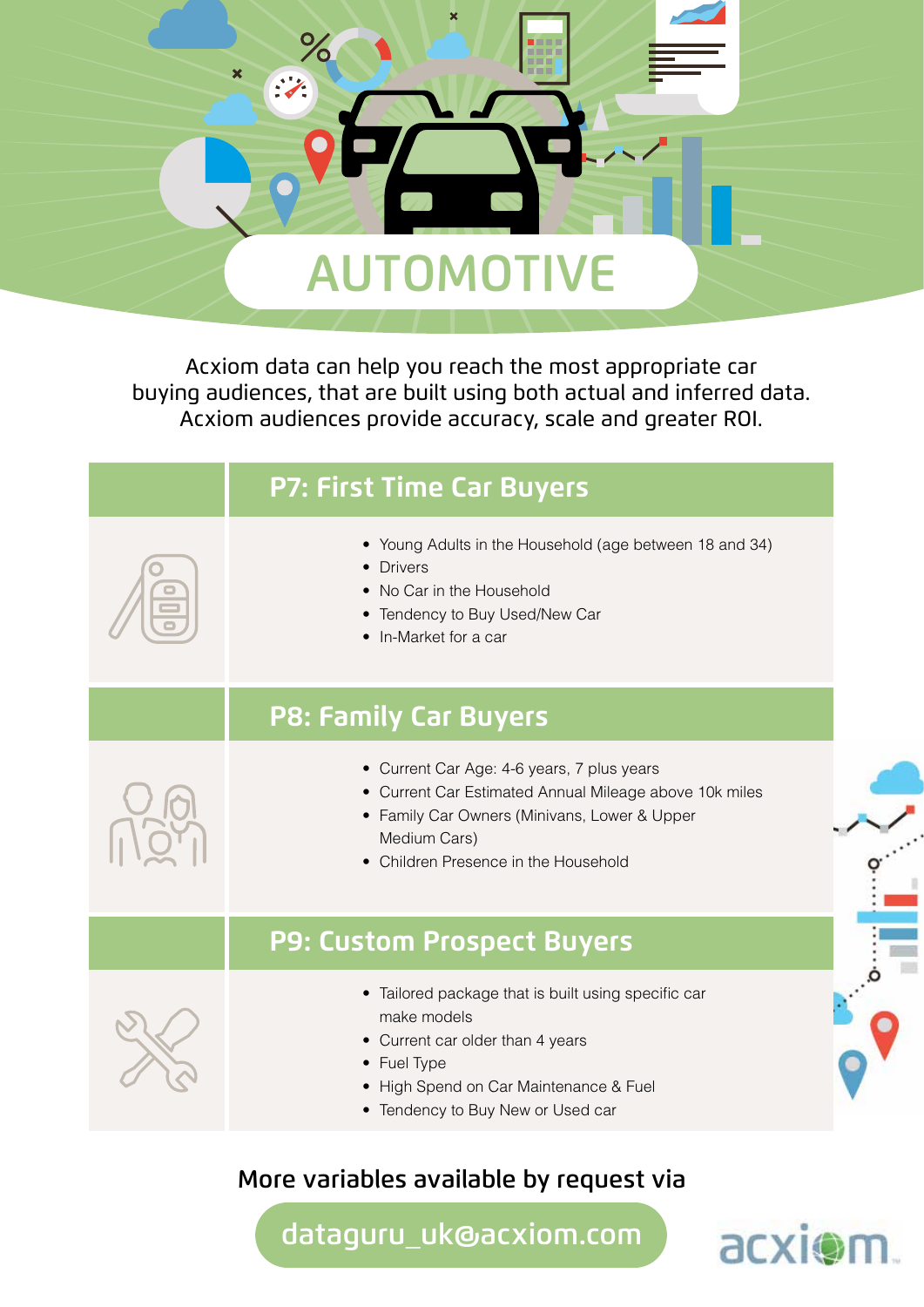

From fashion conscious consumers to eco sensitive shoppers, our Retail audiences have it all covered. Built using both actual and inferred data, Acxiom data provides accuracy, scale and greater ROI.



#### More variables available by request via

dataguru\_uk@acxiom.com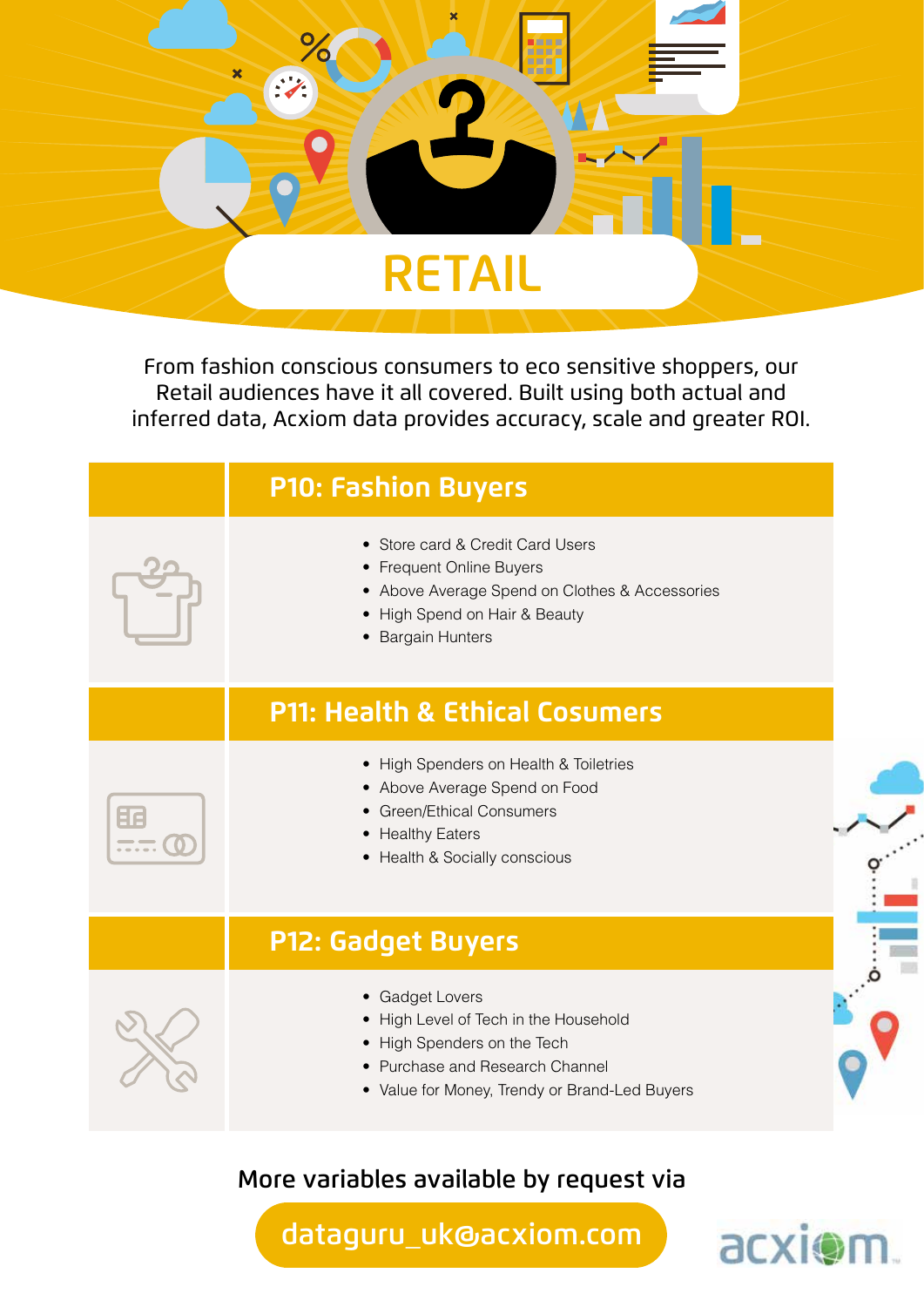

Find savers, planners or investors for your campaigns with our financial data packages. Built using both actual and inferred data, Acxiom audiences provide accuracy, scale and greater ROI.

| <b>P13: Savers &amp; Planners</b>                                                                                                                                                  |
|------------------------------------------------------------------------------------------------------------------------------------------------------------------------------------|
| • High Economic Stability<br>• Owners of Regular Saving Plan<br>• Has Child Saving Plan<br>• High Spenders on Total Pensions, Savings and Investments<br>• Likely Investors in ISA |
| <b>P14: Card Preferences</b>                                                                                                                                                       |
| • Credit or Debit Card Users<br>• Number of Credit Cards<br>• Credit Card Type<br>• Likely to Have a Personal Loan                                                                 |
| <b>P15: Investors</b>                                                                                                                                                              |
| • Household Income above £50k<br>• High Affluence<br>• Likely to Invest in Stocks & Shares<br>• High Investment Activity<br>• Above Average Spend on Savings and Investments       |
|                                                                                                                                                                                    |

## More variables available by request via

dataguru\_uk@acxiom.com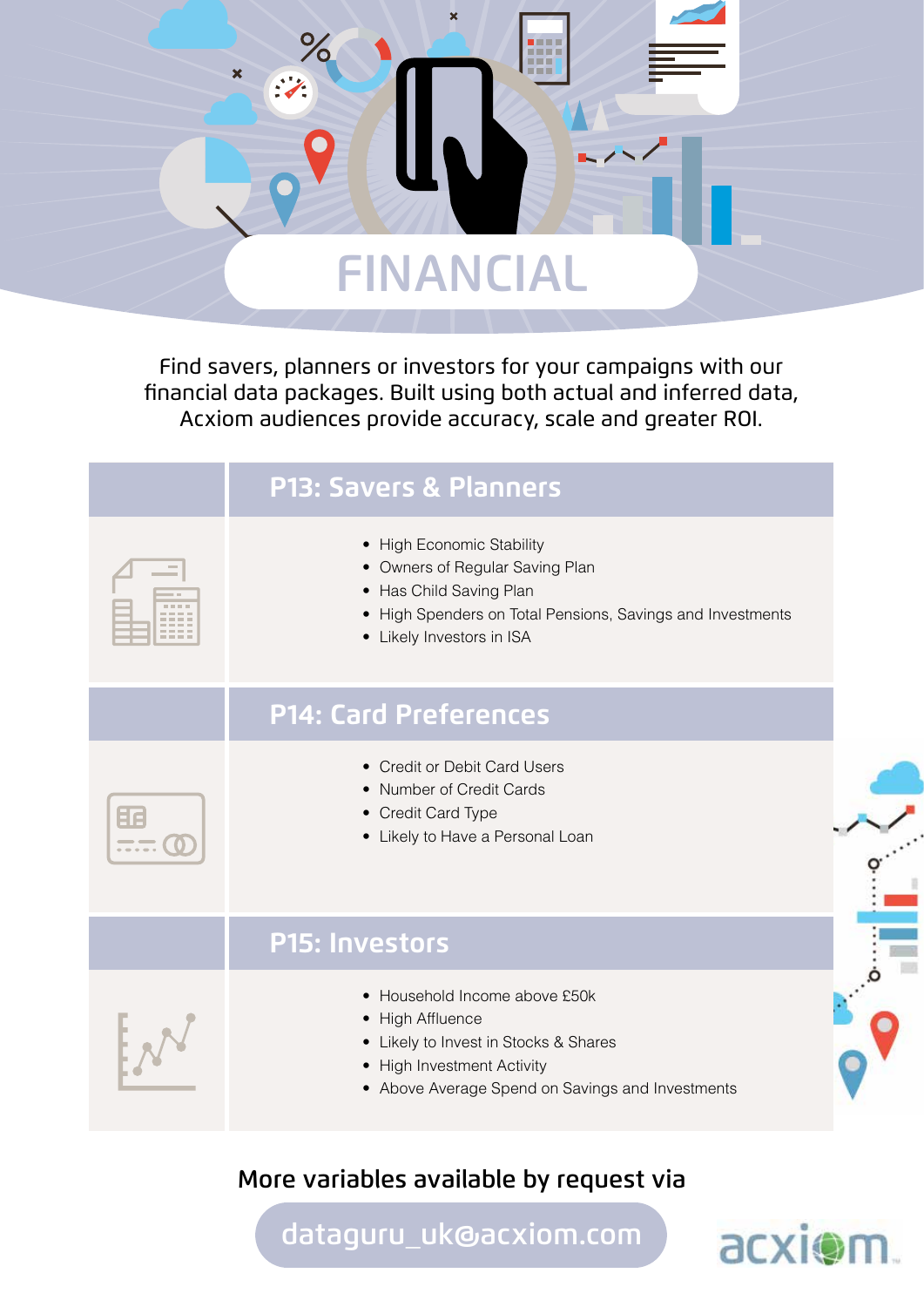

Our luxury audiences are perfect for campaigns geared towards consumers with expensive taste, built using both actual and inferred data, Acxiom audiences provide accuracy, scale and greater ROI.

| P16: Lux & Professional Car Buyers                                                                                                                                               |  |
|----------------------------------------------------------------------------------------------------------------------------------------------------------------------------------|--|
| • Household Income above £50k<br>• Social Grade: A/B<br>• Owners of Luxury and Upper Medium classed cars<br>High Spenders on the car and fuel<br>• Tend to Buy New Car           |  |
| <b>P17: High Spenders</b>                                                                                                                                                        |  |
| • Indulgent Buyers<br>• High Affluence<br>• Above Average Spend on Women's & Men's Clothing<br>Interest in Fine Art & Food<br>• Quality & Brand focused buyers                   |  |
| <b>P18: Luxury Travellers</b>                                                                                                                                                    |  |
| • Indulgent Buyers<br>• Travel Destinations: Europe, USA, UK, Rest of World<br>• Purchase Chanel via Agent<br>• High Affluence<br>• High Spenders on Holidays and Leisure Travel |  |

## More variables available by request via

dataguru\_uk@acxiom.com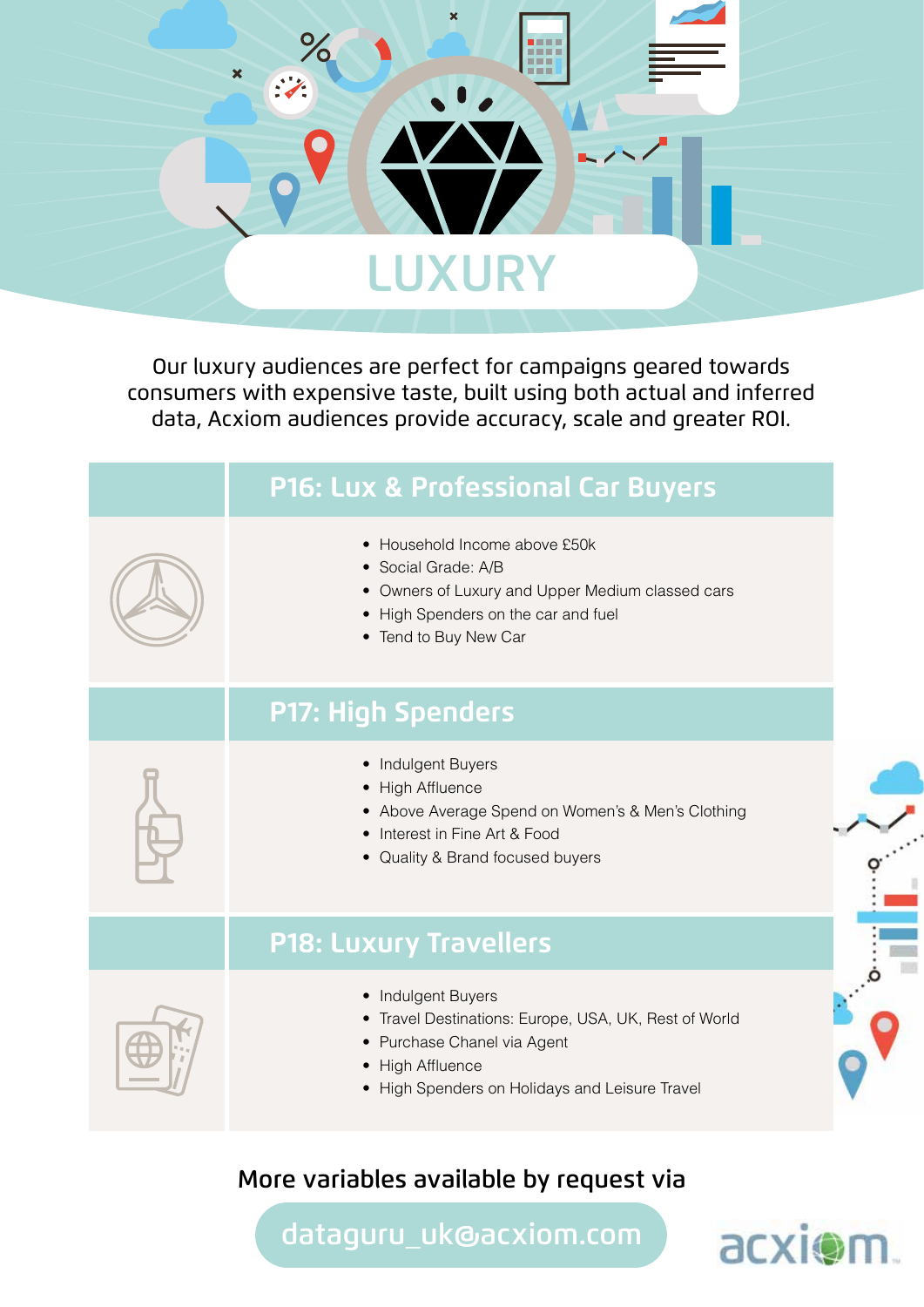

Reach all types of home owners and fixer uppers with our Home Audiences. Built using both actual and inferred data, Acxiom audiences provide accuracy, scale and greater ROI.



#### More variables available by request via

dataguru\_uk@acxiom.com